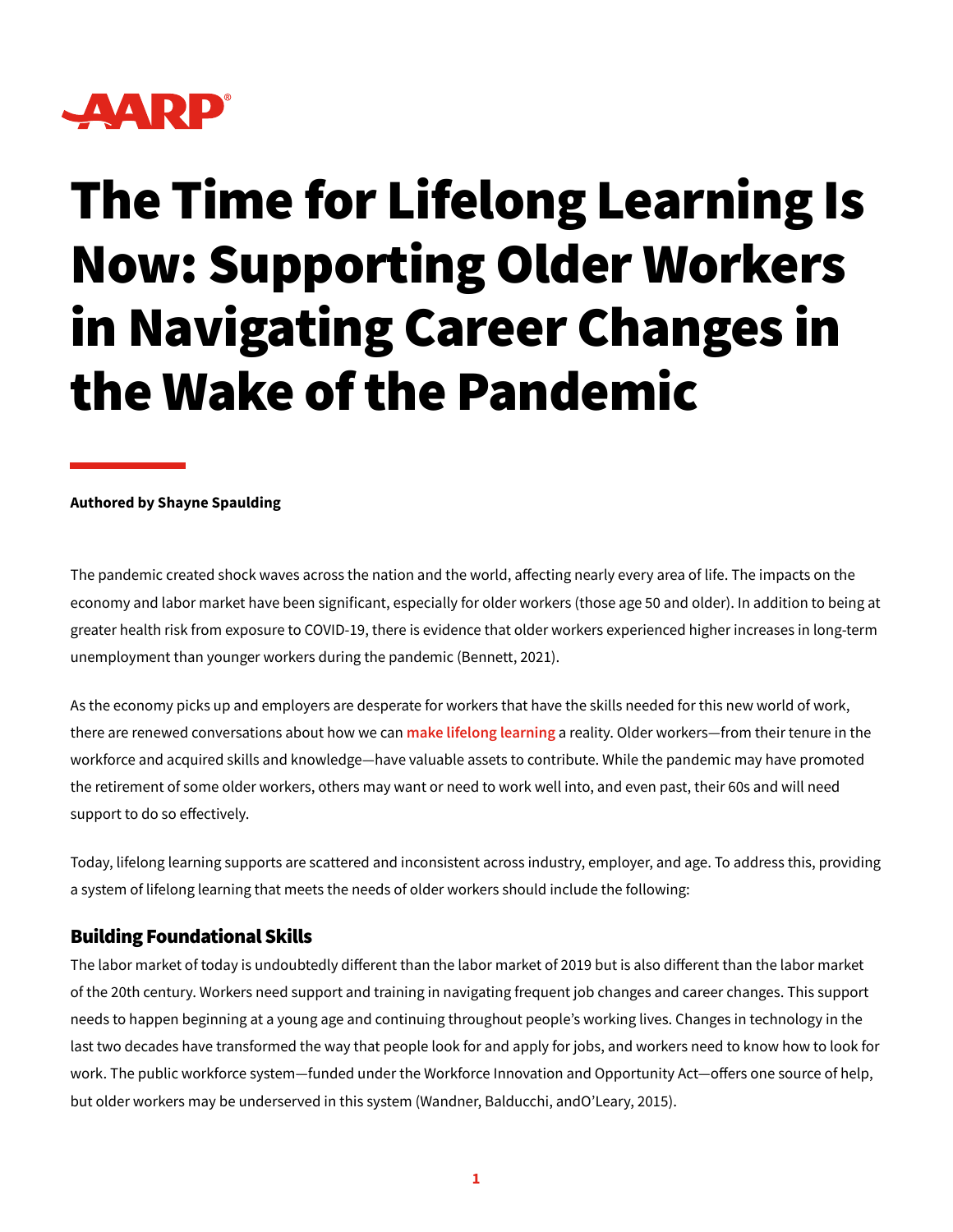Beyond career navigation, digital skills are also fundamental to success in today's labor market. In a recent Urban Institute study, we found that about half of older Americans (age 50 or older) possess basic digital skills but that, on average, they have lower levels of digital skills than younger Americans (Hecker, Spaulding, and Kuehn, 2021). Older workers with more digital skills have significantly higher earnings. Our research showed that older workers who were digitally literate had average annual earnings of \$57,190 compared to \$25,777, and that digital skills are associated with higher-paying jobs.

In a world where education is increasingly delivered online, where one must apply for jobs online and where jobs have increasing digital skill requirements, there is a need to support digital skill development. This includes supporting digital skill-building throughout the life course and tapping into innovative strategies for building these skills. Colleges, libraries, and community-based organizations all have a role to play in supporting Americans of all ages, including older Americans, in developing digital skills. Digital skills should be considered one of the foundational skills—like basic reading, math, and communication skills—needed for success in education and the workplace.

#### Developing Alternative Approaches to Skill Development

While digital skills are critical, workers need to keep other skills up to date as jobs change. In the past, education and training programs often did not offer the flexibility to accommodate the specific skill development needs of learners. If you needed to build new skills or earn new credentials, you had to start from the beginning, and rigid education requirements made it difficult to combine school with work. In the last decade or so, there has been an expansion in alternative models that make it easier for workers to take advantage of lifelong learning.

For example, **[credit for prior learning](https://www.acenet.edu/Programs-Services/Pages/Credit-Transcripts/Student-Guide-to-Credit-for-Prior-Learning.aspx)** (or prior learning assessment) and competency-based credentials can make accelerated learning possible. In the case of credit for prior learning, students that demonstrate college-level knowledge can earn credit that helps them in making progress toward degree or certificate completion. This can be particularly important for older workers who may have mastered some skills through their prior work experience or education. For the same reason, a competency-based program also allows learners to progress more quickly toward earning a certification or credential necessary for a particular occupation or sector (Scott et al., 2020).

Online programs have also opened up new avenues for learning. With requisite digital skills and access to technology, older workers can now easily participate in online programs, which can provide flexible opportunities for learning, making it easier to accommodate upskilling and reskilling into daily life. Online is not for everyone or for every type of program but can be a good option for taking advantage of learning opportunities throughout one's career. It can be particularly useful for honing or building a new skill that is being demanded in the workplace and thus may help with advancement of workers within companies.

Policymakers, institutions of higher education, and funders all have roles to play in expanding access to alternative models of skill development. Changes in policy and funding for pilot efforts can encourage experimentation while maintaining guardrails to ensure quality.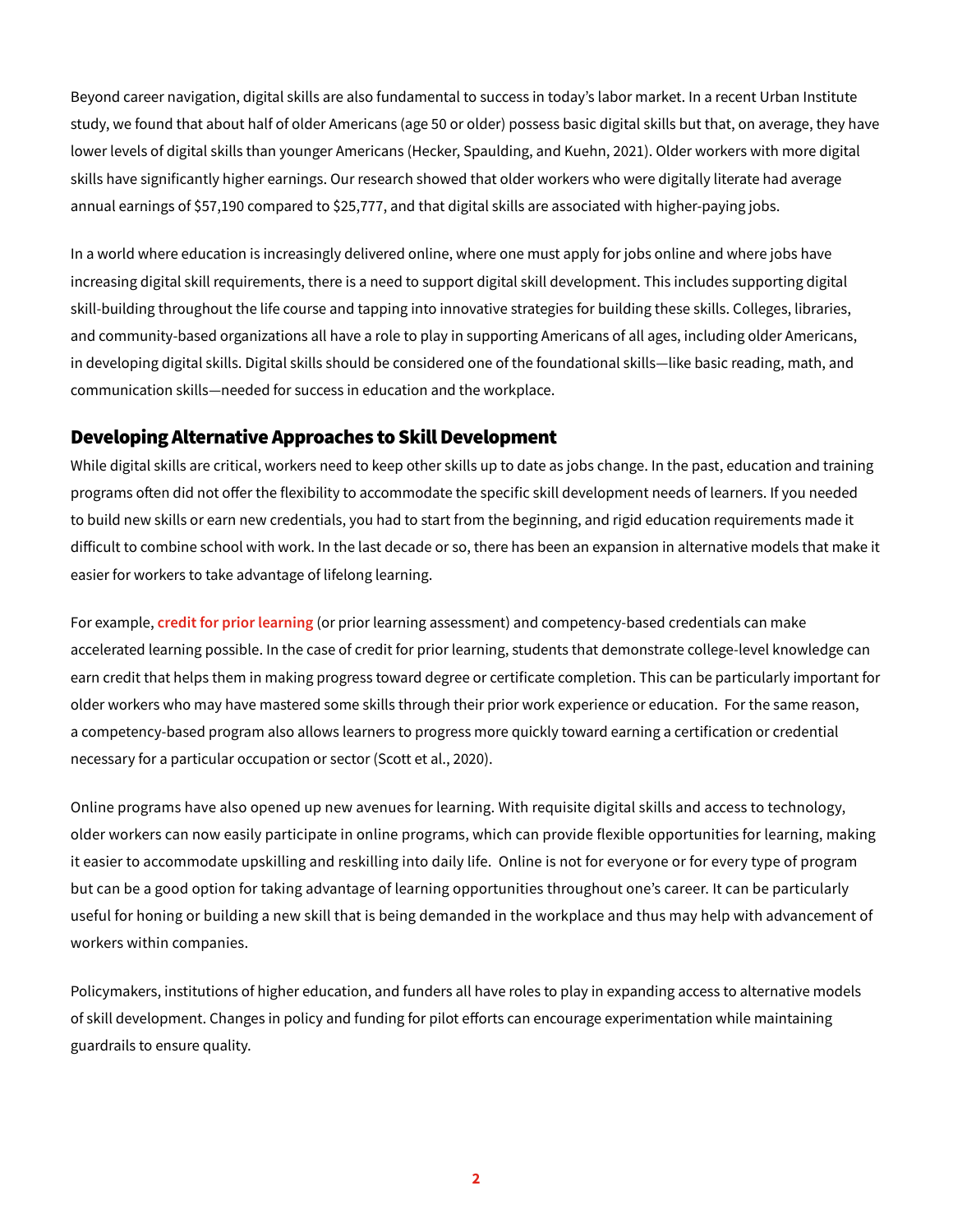## Financing Lifelong Skill-Building

A limitation for skill-building can be the cost of further education. The Pell Grant program, which provides financial assistance to the lowest-income students, limits the amount that learners can receive over a lifetime (Federal Student Aid, n.d.). Older workers are more likely to have exceeded these limits if they go back to school later in life. Furthermore, Pell grants are usually only awarded to undergraduate students, so the program is not a great option for those who are going back for a new degree or credential following prior education. Finally, students can only receive Pell if they are enrolled in at least six credit hours of coursework, which can limit their ability to participate in short-term programs. There is research to suggest that expanding Pell to include short-term programs could benefit workers (Baum and Holzer, 2021).

Employers sometimes offer tuition benefits or directly provide training that supports advancement, but due to discrimination and misperceptions about the skills of older workers, employers might not consider them for training or advancement opportunities (Employment and Training Administration, 2008; Lipnic, 2018). More should be done to address discrimination, as I discuss below, but older workers should investigate what kinds of educational benefits are available from their employer. And although there are other forms of financial aid available—like subsidized and unsubsidized loans—more resources are needed to support skill development across the life course. One example solution that has emerged is **[Lifelong learning](https://alec.org/model-policy/the-lifelong-learning-accounts-act/)  [accounts](https://alec.org/model-policy/the-lifelong-learning-accounts-act/)**, which provide an opportunity for employers and workers to co-finance their education.

## Addressing Discrimination in Hiring

Combatting discrimination in hiring is key to furthering the goal of creating a system of lifelong learning. Older workers have tremendous assets and skills to contribute to the labor market, and discriminatory practices can impede workers from taking advantage of learning opportunities and accessing jobs that demand the development of new skills. To combat discrimination requires education of employers and workers, enforcement of existing laws designed to protect workers, and new methods of hiring and recruitment that **[aim to eliminate bias in the hiring process](https://opportunityatwork.org)**.

I am optimistic that the transformed labor market that we see today—where there are changing perspectives and expectations about work combined with a shortage of workers—will create new incentives to address discrimination and create the system of lifelong learning that workers and employers need.

**Baum, Sandy and Harry Holzer. 2021. "The Federal Government Could Do More to Help Finance Short-Term Occupational Preparation."**  *Urban Wire* **(blog).** *Urban Institute***, February 3, 2021. https://www.urban.org/urban-wire/federal-government-could-do-more-help-financeshort-term-occupational-preparation**

**Bennett, Jesse. 2021. "Long-term Unemployment Has Risen Sharply in U.S. amid the Pandemic, Especially among Asian Americans."**  *Pew Research Center***, March 11, 2021. https://www.pewresearch.org/fact-tank/2021/03/11/long-term-unemployment-has-risen-sharply-inu-s-amid-the-pandemic-especially-among-asian-americans/**

**Employment and Training Administration. 2008. "Report of the Taskforce on the Aging of the American Workforce." U.S. Department of Labor, February 2008.**